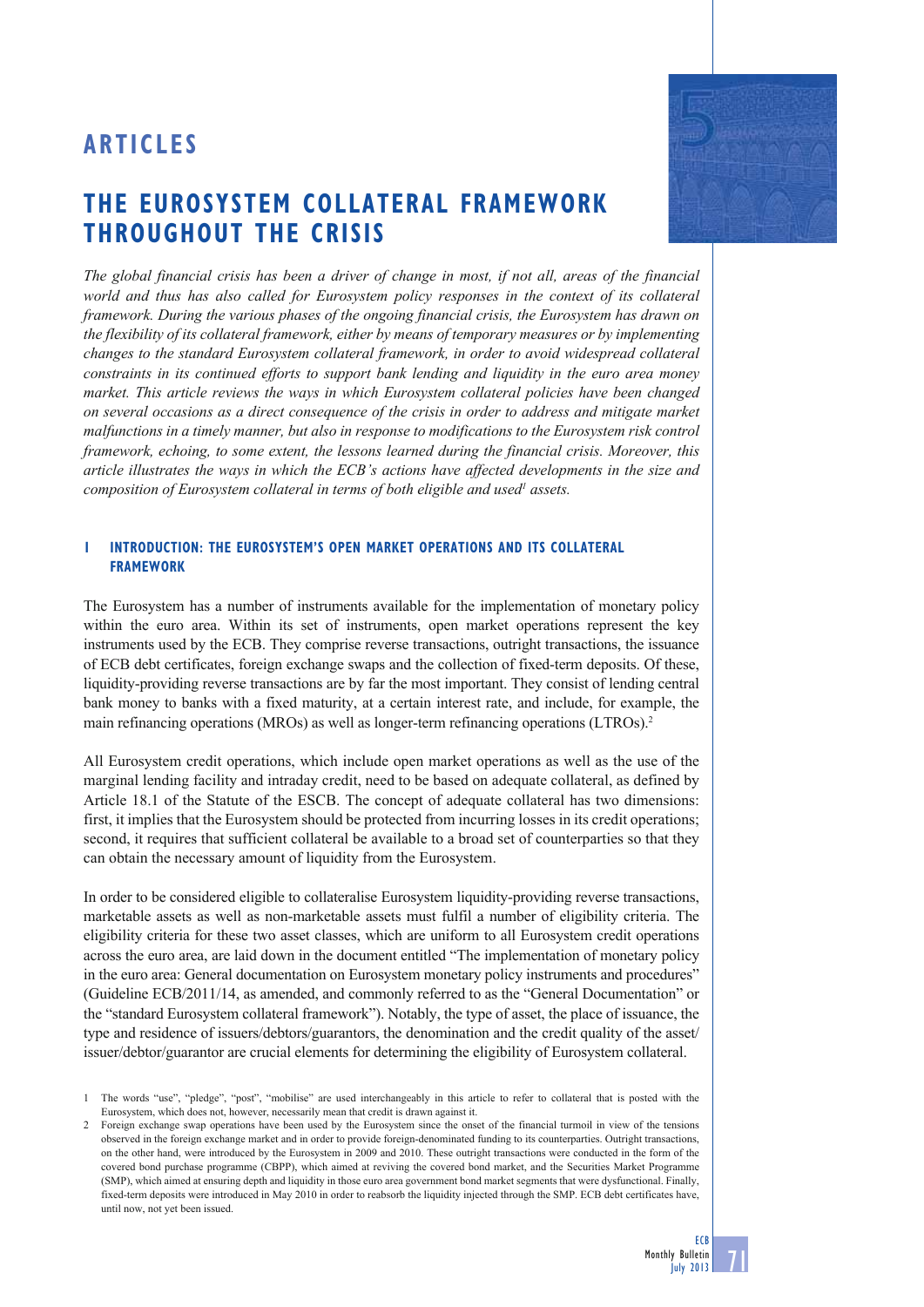When implementing monetary policy operations via liquidity-providing reverse transactions, the Eurosystem is exposed to risk factors such as counterparty default as well as to the credit, market and liquidity risk associated with this collateral. These risk factors are mitigated by a set of risk control measures that are calibrated to bring the exposure of the Eurosystem to acceptable levels. Such measures include requiring counterparties to submit adequate collateral by maintaining high credit standards for these assets, evaluating the submitted collateral on a daily basis, and applying appropriate valuation haircuts and mark-downs. Moreover, in order to also ensure that marketable and non-marketable assets comply with the same credit standards, a Eurosystem credit assessment framework (ECAF) was set up, which relies on various credit assessment sources. The risk control measures applied by the Eurosystem, which include procedures and rules establishing and monitoring the Eurosystem's requirement of "high credit standards" for all eligible collateral, are also outlined in the above-mentioned General Documentation.

Compared to other major central banks, the Eurosystem has, since its inception, been accepting a broad range of assets as collateral in all its credit operations. This breadth is due to the historical, structural and institutional differences reflected in the wide range of collateral frameworks in place across national central banks prior to the introduction of the "Single List"3 . The varied market size, legal characteristics and stage of development of euro area financial market segments have also played a role in shaping the Eurosystem collateral framework.

The fact that the Eurosystem had already operated with very large reverse transactions before the onset of the crisis, together with the fact that access to Eurosystem open market operations is granted to a large pool of counterparties, has been key in supporting the implementation of monetary policy during times of financial stress. While adjusting the frequency and maturity of liquidity-providing operations, notably in order to address the impaired functioning of the euro area money market during the financial crisis,<sup>4</sup> the Eurosystem has also been altering and expanding the eligibility criteria for collateral, either by means of temporary measures or by implementing changes to the standard Eurosystem collateral framework, in order to avoid widespread collateral constraints. At the same time, the Eurosystem has continued to regularly review its risk control measures in order to ensure that the Eurosystem continues to be adequately protected in a changing market environment, while still making sufficient eligible collateral available to banks.

Section 2 of this article focuses on the major changes which the Eurosystem introduced to its collateral framework in response to the various stages of the crisis, but also as a direct consequence of modifications to the Eurosystem risk control framework. Section 3 focuses on developments in eligible collateral in the euro area, that is to say, marketable and non-marketable assets that fulfil the eligibility criteria, as laid down in the General Documentation. It also illustrates developments in terms of used collateral for Eurosystem credit operations, that is to say, the collateral actually posted with the Eurosystem. Section 4 concludes.

72

<sup>3</sup> The Eurosystem developed a single framework for eligible collateral common to all Eurosystem credit operations (also referred to as the "Single List"). On 1 January 2007, this single framework replaced the two-tier system that had been in place since the start of Stage Three of Economic and Monetary Union. The single framework covers marketable and non-marketable assets that fulfil uniform euro area-wide eligibility criteria, as specified by the Eurosystem.

More detailed information on the ECB's non-standard monetary policy measures can be found, for example, in the box entitled "Non-standard measures in 2011", *Annual Report*, ECB, 2011. Moreover, a detailed description of the ECB's non-standard measures and the response to the financial crisis can be found in the document entitled "The ECB's non-standard measures – impact and phasing-out", *Monthly Bulletin*, ECB, July 2011, and in "The ECB's response to the financial crisis", *Monthly Bulletin*, ECB, October 2010, as well as in "The implementation of monetary policy since August 2007", *Monthly Bulletin*, ECB, July 2009.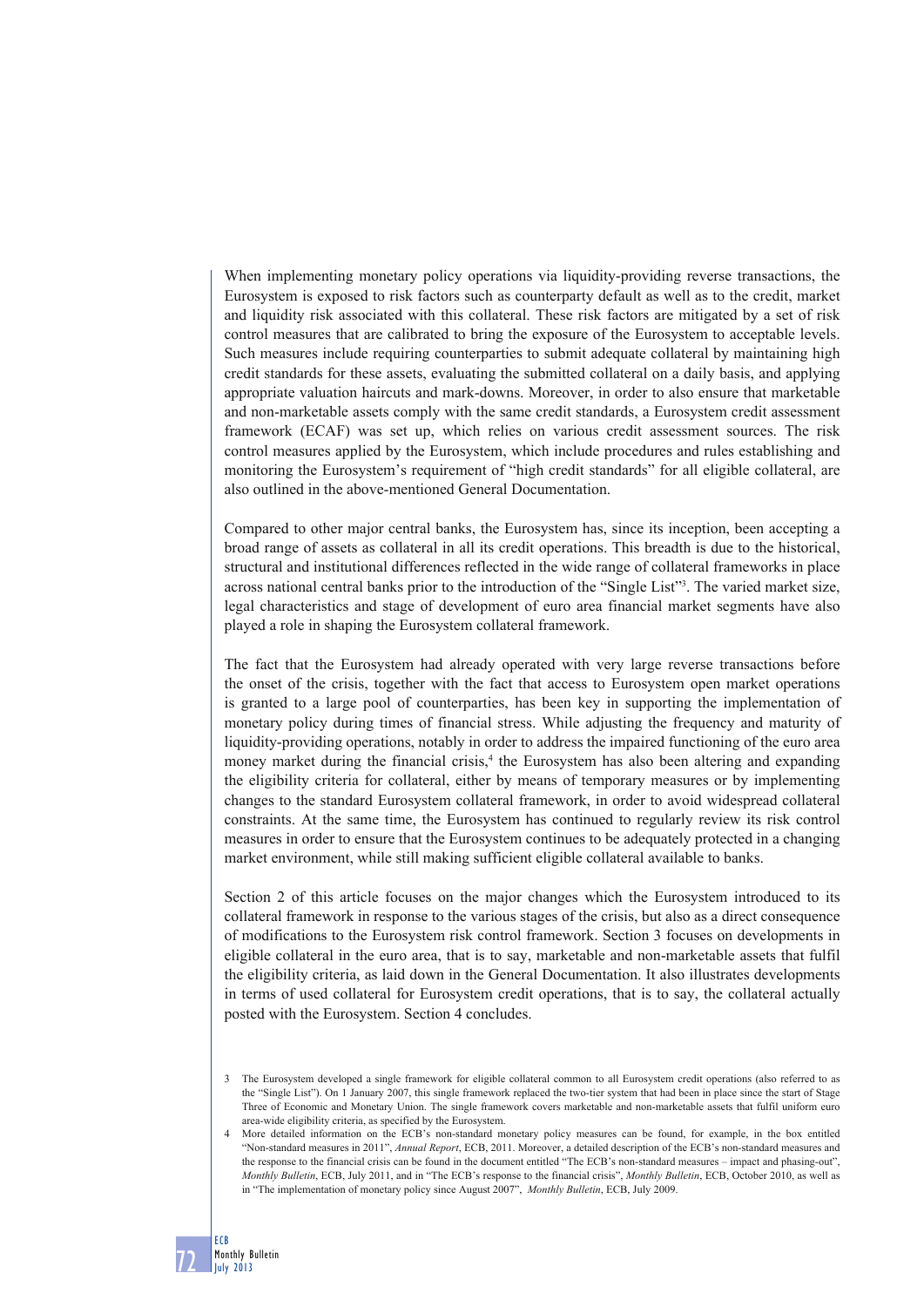The Eurosystem collateral framework throughout the crisis

## **2 THE EUROSYSTEM COLLATERAL FRAMEWORK – CHANGES IN COLLATERAL ELIGIBILITY REQUIREMENTS AND RISK CONTROL MEASURES**

In response to the financial market tensions that began in August 2007, the Eurosystem, similarly to several other central banks, adjusted its day-to-day liquidity-providing activities. Besides adjusting its open market operations, the Eurosystem has also changed its collateral framework over the past six years in order to preserve and increase collateral availability. In addition, modifications were introduced, which were not necessarily a direct consequence of the crisis but rather echoed other more general changes to the euro area, such as Member States joining the euro area, the consequences of the lessons learned during the various phases of the financial crisis, and the improvements in the methodological framework that were introduced in the context of the Eurosystem's regular risk control framework review. The remainder of this section summarises the major changes to the Eurosystem collateral and risk control framework by distinguishing between the measures that were implemented by virtue of the temporary framework, as laid down in the document entitled "Guideline of the ECB of 20 March 2013 on additional temporary measures relating to Eurosystem refinancing operations and eligibility of collateral and amending Guideline ECB/2007/9 (recast) (ECB/2013/4)", and those implemented by virtue of the standard framework. The effects in terms of the developments in eligible and posted collateral with the Eurosystem are analysed in Section 3.

### **TEMPORARY MEASURES INTRODUCED SINCE MID-2008**

The period of financial turmoil, defined as the period since August 2007 when severe tensions emerged in interbank markets worldwide, turned into a global financial crisis following the collapse of the US financial institution Lehman Brothers on 15 September 2008.<sup>5</sup> The sharp deterioration of conditions in the euro area money market that began in September 2008 led to a rapid increase in the provision of refinancing by the Eurosystem to the euro area banking sector. Hence, in October 2008, the Eurosystem reacted by announcing measures to expand the collateral framework and thus enhance the provision of liquidity. More specifically, on 15 October 2008, the Governing Council decided to expand – initially until the end of 2009 – the list of eligible Eurosystem collateral on a temporary basis, owing to the additional demand for collateral associated with the introduction of fixed-rate, full allotment tender procedures in all its refinancing operations as well as to the step-up in the provision of term-liquidity in US dollars.<sup>6</sup> These temporary collateral measures were introduced in two stages.

First, as of 22 October 2008, the credit threshold for marketable and non-marketable assets was lowered from "A-" to "BBB-", together with a flat haircut add-on, with the exception of assetbacked securities (ABSs), for which the minimum credit quality threshold of "A-" remained in force. In addition, the Eurosystem also started to accept – as collateral for Eurosystem credit operations – debt instruments issued by credit institutions, including certificates of deposit, which were traded on certain non-regulated markets deemed acceptable by the ECB. Subordinated marketable debt instruments, provided they were protected by an acceptable guarantee and fulfilled all other eligibility criteria, as well as fixed-term deposits held with the Eurosystem, also became eligible in October 2008. At the second stage, from 14 November 2008, the Eurosystem also accepted marketable debt instruments issued and denominated in certain foreign currencies,

<sup>5</sup> As defined in "The ECB's response to the financial crisis", *Monthly Bulletin*, ECB, October 2010, the crisis can be broken down into four distinct phases: financial turmoil (as of 9 August 2007); intensification of the financial crisis (starting with the collapse of Lehman Brothers on 15 September 2008); temporary improvements in financial market conditions with a phasing-out of some non-standard measures (end-2009 and early 2010); and the sovereign debt crisis (early May 2010).

<sup>6</sup> In December 2007, the Governing Council decided to take joint action with the Federal Reserve by offering US-dollar funding to Eurosystem counterparties.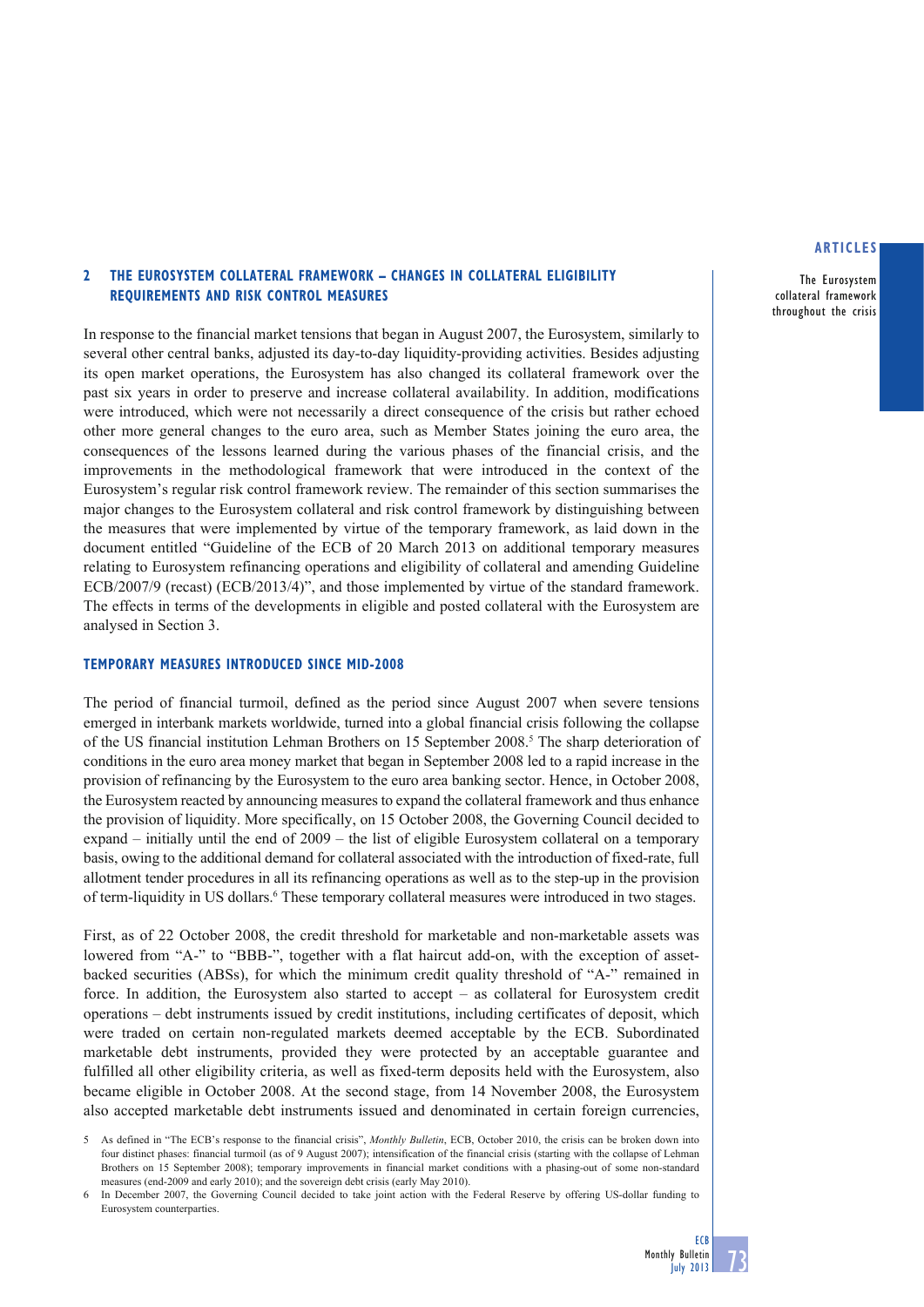provided that the issuer was established in the European Economic Area (EEA) and also that the instruments were issued and held/settled in the euro area. In order to fulfil its statutory obligation to ensure that the Eurosystem balance sheet remains protected against financial risk, the ECB applied specific risk control measures (such as valuation mark-downs) to the enlarged set of collateral.

As some of these temporary measures proved to be necessary beyond the end of 2009,<sup>7</sup> owing to the continued high level of liquidity needs, two of them were transformed into the Eurosystem standard collateral framework over the course of 2010. First, the Governing Council decided on 8 April 2010 to keep the minimum credit quality threshold for assets in the Eurosystem collateral framework at the investment level, i.e. BBB-/Baa3. Second, fixed-term deposits from eligible Eurosystem counterparties were added to the list of eligible assets as of 1 January 2011. Other measures, which were introduced in the context of the temporary expansion of the list of eligible Eurosystem collateral in September 2008, were no longer needed. The respective assets were thus removed from the list of eligible collateral as of 1 January 2011.

However, significant deteriorations observed in euro area sovereign bond markets in the second half of 2011 led the ECB to introduce a number of additional non-standard monetary policy measures. In its continued efforts to support bank lending and liquidity in the euro area money market, thus encouraging banks to continue lending to households and non-financial corporations, the Governing Council announced additional enhanced credit support measures following its meeting on 8 December 2011. More specifically, the Governing Council decided, in connection with other non-standard monetary policy measures, to increase collateral availability by: (i) reducing the rating threshold for certain ABSs; and (ii) allowing NCBs, as a temporary solution, to accept as collateral additional performing credit claims (i.e. bank loans) that satisfy specific eligibility criteria. The first measure became effective with the relevant legal acts published on 19 December 2011 and the Governing Council approved the eligibility criteria for additional credit claims (referred to as the ACC framework) on 9 February 2012.<sup>8</sup>

The further temporary expansion of the list of eligible collateral was prompted by concerns that the access of some banks to additional refinancing operations, and in particular to the two three-year LTROs, which were conducted in December 2011 and February 2012, might be restricted by a lack of eligible collateral. While it was expected that, after applying the eligibility criteria and haircut schedules specified in the respective ACC framework, the NCBs authorising the use of the ACC framework would be able to accept ACCs for an estimated aggregate value of around  $\epsilon$ 200 billion, this amount did not, however, materialise in the course of 2012.

As a further consequence of the ongoing financial crisis and in order to further support the provision of credit to households and non-financial corporations, the Governing Council decided to implement additional measures to improve the access of the banking sector to Eurosystem operations. On 20 June 2012, it reduced the rating threshold and amended the eligibility requirements for certain types of ABSs, thus further broadening the scope of the measures introduced in December 2011. Moreover, the temporary measures aimed at accepting marketable debt instruments denominated in currencies other than the euro were reintroduced by virtue of the relevant legal act on 17 October 2012, as announced in September 2012.

74

<sup>7</sup> The overall volume of marketable assets eligible as a result of the temporary measures to expand the list of eligible collateral was estimated to have amounted to around €1.4 trillion at the end of 2009.

<sup>8</sup> Further information on the ACC framework can be found in Box 2 entitled "Implementation of new collateral rules and reserve requirements", *Monthly Bulletin*, ECB, February 2012.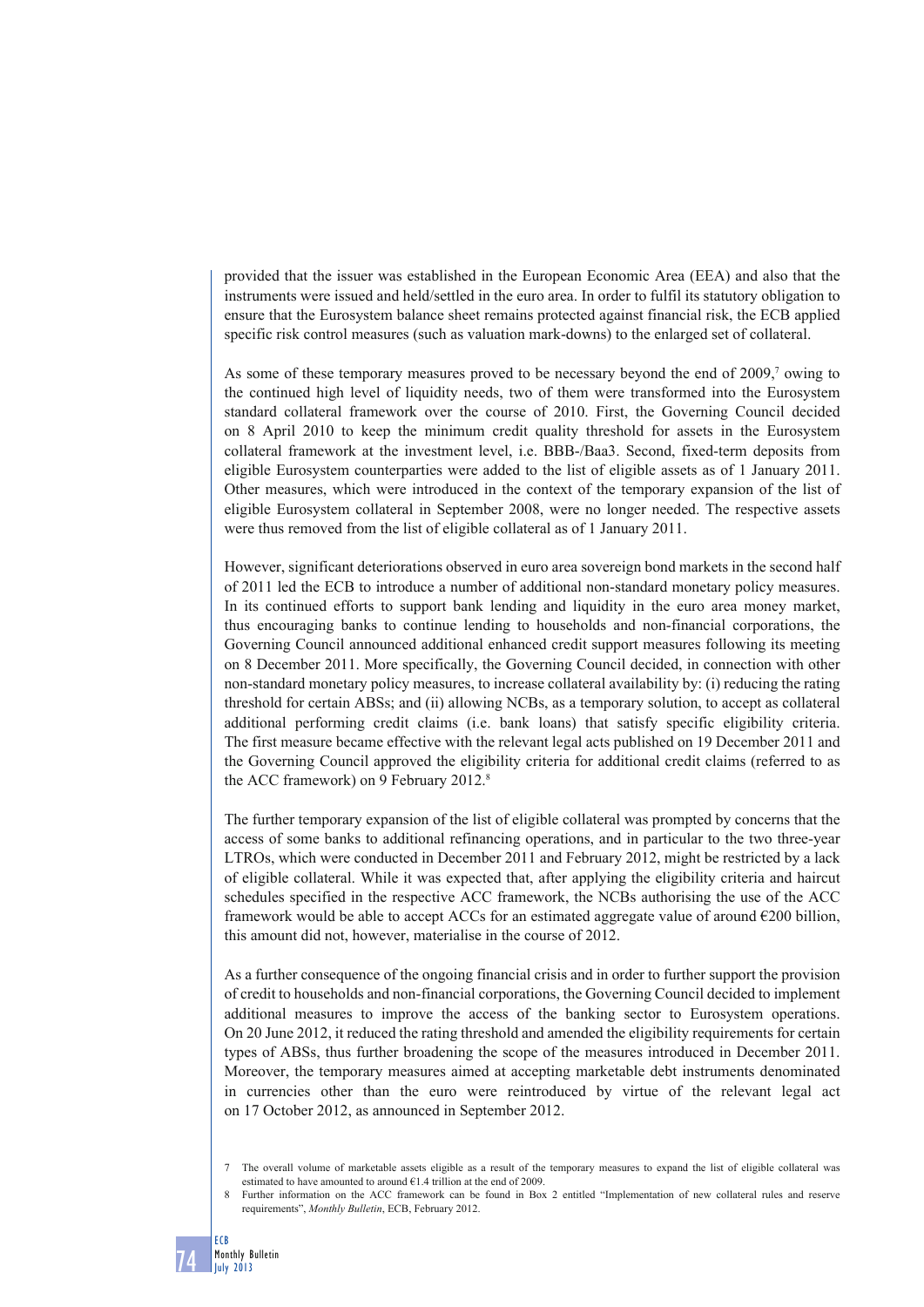The Eurosystem collateral framework throughout the crisis

Finally, it should be recalled that the Governing Council decided to suspend the minimum requirements for credit quality thresholds for certain marketable instruments issued or fully guaranteed by the central governments of euro area Members States under an EU/IMF programme, if the respective Member State complied with the conditionality of the financial support and/or macroeconomic programme. Since the Eurosystem contributes to devising and monitoring these programmes, it is indeed in a good position to assess the credit risks related to the public debt in question. Hence, over the past few years, the Eurosystem has also undertaken measures to reduce the role that credit ratings play in its collateral and risk control framework in order to avoid mechanistic approaches that could have otherwise led to abrupt and significant changes to the eligibility of certain financial instruments.

## **STANDARD MEASURES INTRODUCED SINCE MID-2008**

As the Eurosystem has always accepted a broad range of marketable and non-marketable assets as collateral, availability of collateral was not a constraint during the initial phase of the financial crisis in 2007 or much of 2008. Hence, the main modifications to the Eurosystem collateral framework that were announced in September 2008 resulted from the conduct of the Eurosystem's biennial review of the adequacy of the risk control framework, which ensures, on a regular basis, that the Eurosystem remains adequately protected against financial risks across time. The review, which was finalised in 2008, introduced refinements reflecting, inter alia, improvements in the methodological framework, the assessment of market and liquidity risk characteristics of eligible assets, the actual use of eligible assets by counterparties and new developments in financial instruments.9

During the subsequent periodical review in 2010, the Eurosystem introduced a number of additional adjustments to its eligibility criteria and risk control framework based on an updated assessment of the risk characteristics of eligible assets and the actual use of eligible assets by counterparties. More specifically, and as already indicated earlier, the Eurosystem decided to keep the minimum credit threshold for marketable and non-marketable assets in the Eurosystem collateral framework at the investment grade level (i.e. BBB-/Baa3) beyond the end of 2010. Hence, the ECB announced, in April 2010, and published in July 2010, a schedule of graduated valuation haircuts to the assets rated in the BBB+ to BBB – range (or equivalent), which replaced the flat haircut add-on which was, until then, uniformly applied to such assets. The new haircuts were aimed at striking a balance between collateral adequacy and sufficiency by keeping the Eurosystem protected against financial risk, while not implying an undue decrease in the collateral available to counterparties. Additional amendments stemming from the 2010 review exercise were also introduced to the standard framework on that occasion.<sup>10</sup>

Moreover, in April 2010, the Eurosystem launched the step-wise practical establishment of loan-level information requirements for potential application in respect of ABSs in its collateral framework. As the Eurosystem is the main recipient of ABSs, the requirement aimed at increasing market transparency vis-à-vis the assets included in pools underlying these securities, therefore, contributed to better informed risk assessments, and helped to restore confidence in the ABS markets. The ABS loan-level data reporting initiative is regarded by the Eurosystem as an important building block in leading the ABS market along the path towards standardisation and simpler structures, and thus made an essential contribution towards restoring normal market functioning.

<sup>9</sup> These changes to the risk control framework for Eurosystem credit operations were reflected in the updated version of the General Documentation, which was published on 4 February 2011. An updated consolidated version of the General Documentation, which came into force on 1 January 2012, was published by the ECB on 21 September 2011.

<sup>10</sup> See the ECB Press Release entitled "ECB reviews risk control measures in its collateral framework", 28 July, 2010.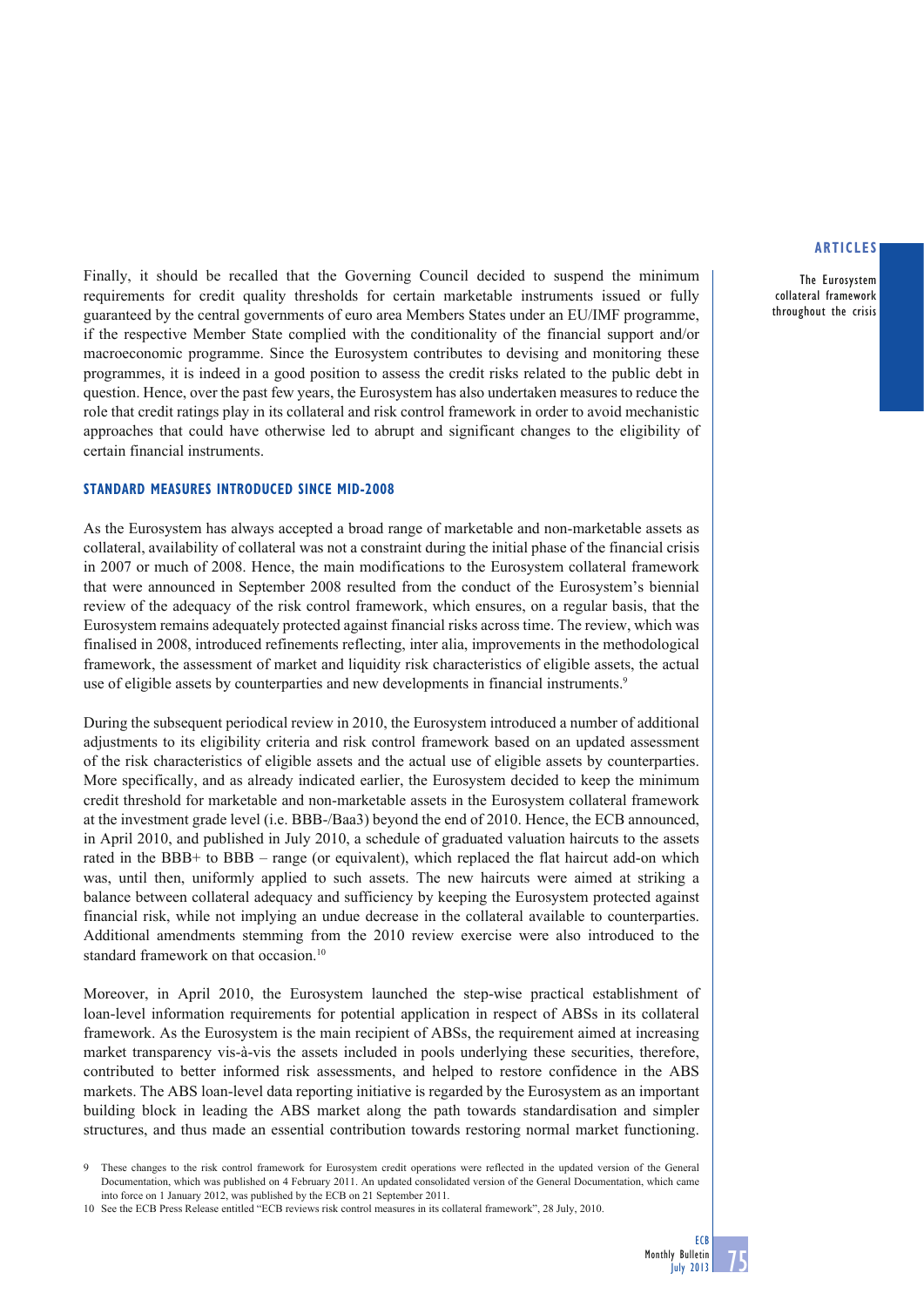Therefore, the Eurosystem decided, in December 2010, to establish loan-by-loan information requirements for ABSs as a permanent eligibility requirement in the Eurosystem collateral framework.<sup>11</sup>

In July 2012, the mandatory provisions of the loan-by-loan information for ABSs, including specific details relating to the reporting requirements, were announced. These provisions and requirements were introduced by means of amending the General Documentation in November 2012. These amendments also included modifications, which aimed at streamlining and strengthening the existing collateral and risk control framework for Eurosystem operations, such as the reporting requirements related to the loan-level data for ABSs, the streamlining of coupon types for eligible marketable instruments, as well as some specific technical changes to ABSs, covered bonds and the ECAF. These changes to the General Documentation came into force on 3 January 2013.

Finally, in March 2013, the Governing Council adopted Decision ECB/2013/6, which prevents, as of 1 March 2015, the use as collateral in Eurosystem monetary policy operations of uncovered government-guaranteed bank bonds that have been issued by the counterparty itself or an entity closely linked to it, as well as covered bonds with such bank bonds in their cover pool. This decision, which aims to ensure the equal treatment of counterparties in Eurosystem monetary policy operations and to simplify the relevant legal provisions, follows the measures implemented on 3 July 2012, which limited counterparties' use of uncovered government-guaranteed bank bonds that they themselves issued.

To conclude, while quite a number of the mentioned changes to the Eurosystem collateral framework were responses to financial market volatility, with some of the temporary measures having been explicitly incorporated into the standard Eurosystem collateral framework, several other modifications also resulted from regular periodic reviews and updates to make the Eurosystem collateral and risk control framework consistent with developments in its operating environment, i.e. the euro area financial system. The table annexed to this article summarises the major changes to the Eurosystem collateral and risk control framework in further detail.

## **3 DEVELOPMENTS IN ELIGIBLE COLLATERAL AND COLLATERAL POSTED WITH THE EUROSYSTEM**

## **DEVELOPMENTS IN ELIGIBLE COLLATERAL IN THE EURO AREA**

The financial crisis, as well as the response to it by the Eurosystem, has drastically affected the collateral landscape which, over the past six years, has developed in terms of both volume and composition. On aggregate, the total nominal value outstanding of all eligible marketable assets increased by more than 46% between the onset of the financial crisis in 2007 and the end of 2012 (see Chart 1).<sup>12</sup> In terms of composition, the distribution by asset class remained fairly stable throughout the same time period, consisting mainly of central and regional government bonds (40-50%), followed by uncovered bank bonds (slightly below 20%) and covered bonds (somewhat above 10%). ABSs, corporate bonds, and other marketable assets represented, individually, less than 10% on average (6.1%, 10% and 7.4% respectively) at the end of 2012. By contrast with marketable assets, non-marketable assets

12 On 6 July 2012, the Governing Council of the ECB decided that the ECB would henceforth publish information on collateral on a quarterly basis. This data is available on the ECB's website.

<sup>11</sup> Following the general decision announced on 16 December 2010 to establish loan-by-loan information requirements for ABSs in the Eurosystem collateral framework, it was announced in April 2011 that the Governing Council intended to introduce these requirements for commercial mortgage-backed securities (CMBSs) and small and medium-size enterprise (SME) transactions accepted in the Eurosystem collateral framework in 2012.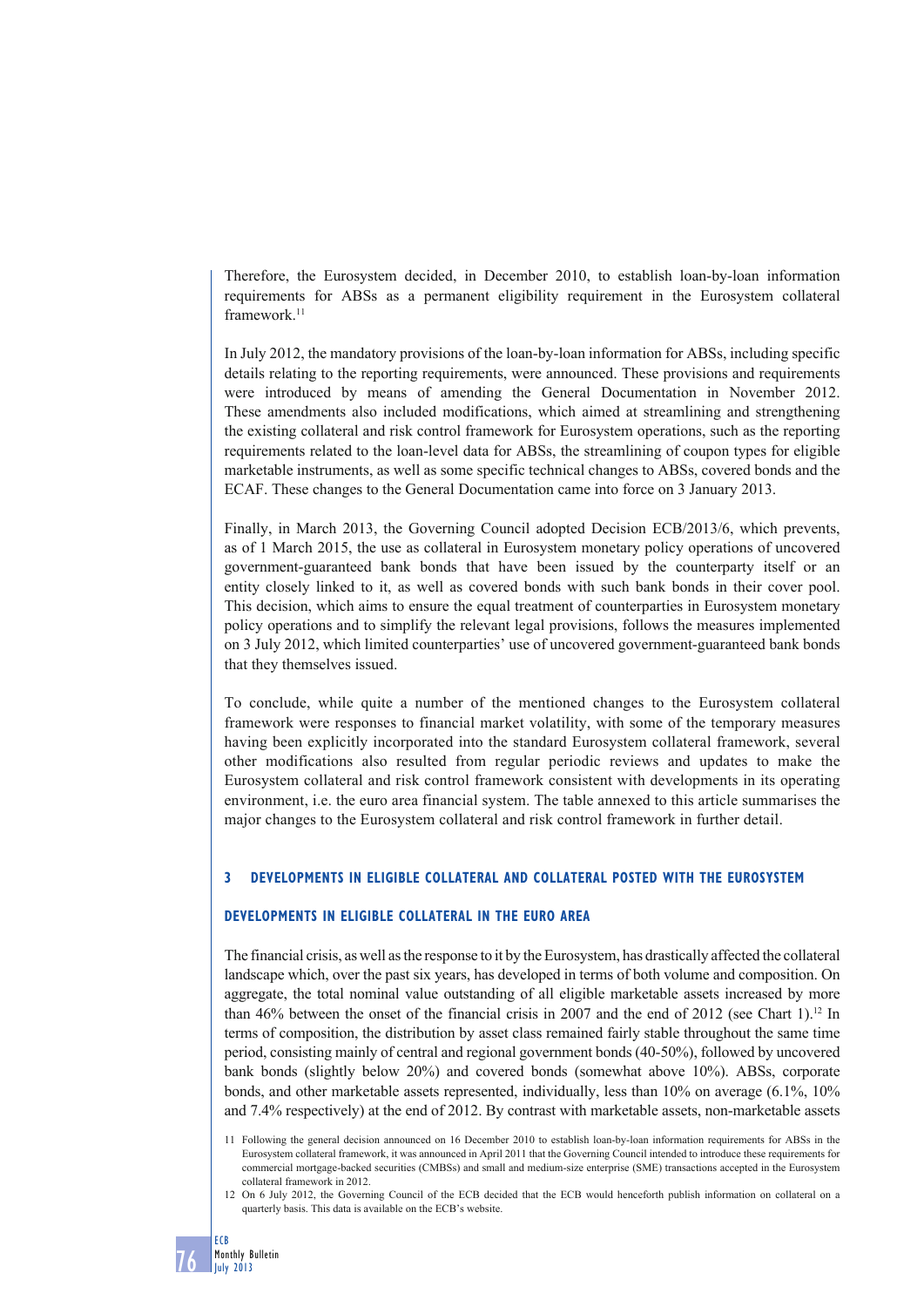The Eurosystem collateral framework throughout the crisis

usually only become known to the Eurosystem upon submission as eligible collateral. Hence, the volume of potentially eligible nonmarketable assets (such as "bank loans", which are also referred to as "credit claims") is not systematically and precisely measured by the Eurosystem. Thus, the remaining section focuses mainly on developments in eligible marketable assets in the euro area.

The Eurosystem accepts a wide range of marketable assets as collateral in all its credit operations, including assets from financial and non-financial private sector entities.13 Central and regional government securities have traditionally been the most highly represented asset class, also within the Eurosystem collateral framework, owing to sufficiently large supplies of actively traded domestic government bonds across the different euro area jurisdictions, as well as relatively easy-to-implement risk control measures. Between 2007 and 2011, the volume of this asset class increased by 37% (or  $€1.75$  trillion) and thus accounted for 52% of the total increase until the end of 2011. Since 2011, the volume of eligible central and regional government securities has remained fairly stable.



As discussed in Section 2, the Governing Council decided to implement a set of temporary as well as permanent measures to expand the collateral framework in order to enhance the provision of liquidity by ensuring the effective transmission of the Eurosystem's monetary policy, and thus contributing to the increase in eligible assets between 2007 and 2010.

The average volume of eligible uncovered bank bonds, which, after central and regional government bonds, represent the second largest asset class in terms of eligible collateral, fluctuated between 2008 and 2011 for the following reasons. First, as a result of the temporary measures introduced in October 2008, this asset class possessed one feature unique to its class, that of accepting bonds listed on certain non-regulated markets<sup>14</sup> as eligible collateral. This measure was, however, discontinued in 2011 and then reimplemented on a permanent basis as part of the standard Eurosystem collateral framework on 1 January 2012. Second, some euro area governments launched schemes guaranteeing securities issued by credit institutions in order to support their banking systems and address the funding problems of liquidity-constrained solvent banks. These bonds became eligible when they were issued in late 2008 and most of them matured with the expiry of the state guarantees during the course of 2010. These two developments may justify the decrease seen in this asset class during the course of 2010 and 2011, while the increase observed

<sup>13</sup> In this context, it should be noted that under the Eurosystem's collateral policy due respect must be given to Article 124 of the Treaty on the Functioning of the European Union, which prohibits privileged access for the public sector to financial institutions, such that any discrimination between public and private assets shall be precluded.

<sup>14</sup> The list of non-regulated markets accepted by the ECB can be found on the ECB's website.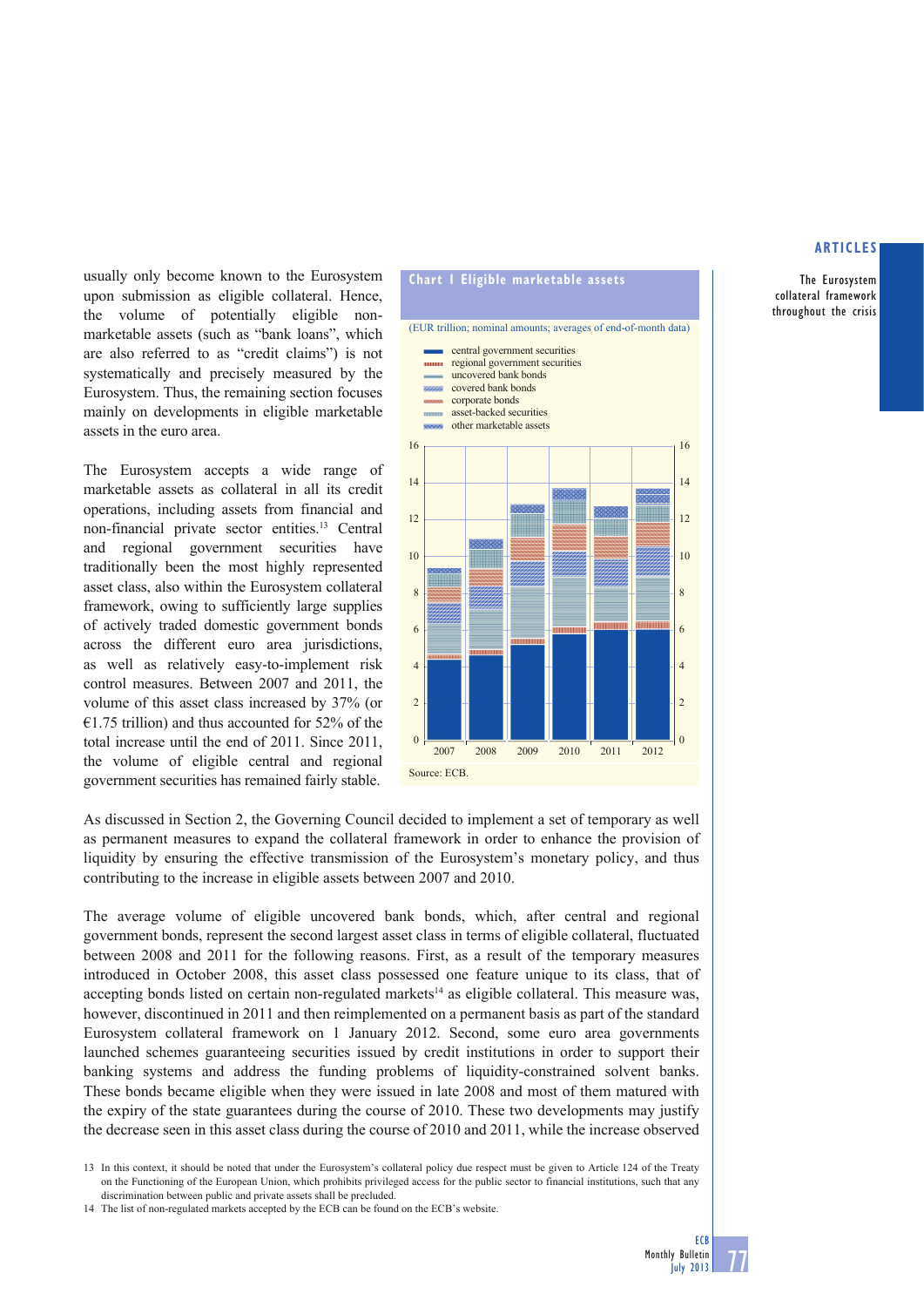in 2012 was, in addition to the issues highlighted above, partly due to the issuance of uncovered bank bonds under government guarantee still in practice in Italy until the end of June 2012.

The volume of eligible ABSs and corporate bonds almost doubled between 2007 and 2010 (from  $\epsilon$ 0.7 trillion to  $\epsilon$ 1.3 trillion and from  $\epsilon$ 0.8 trillion to  $\epsilon$ 1.5 trillion respectively). In terms of ABSs, the increase in issuances occurred despite the observed market impairments, owing to the fact that the originator of an ABS is allowed to use the issued security as collateral (for further details, see Box 1). Consequently, additional restrictive measures were implemented by the Eurosystem between 2009 and 2011 as a way of mitigating risks relating to the eligibility of ABSs, which included more stringent rating requirements (i.e. the second-best rating rule was applied to all ABSs regardless of their date of issue, as of 1 March 2011) and further clarification of the eligibility criteria for ABSs, both of which are thus mirrored in the reduced average volume of eligible ABSs in 2011.

## **Box 1**

#### **IMPACT OF THE IMPAIRMENT OF THE ABS MARKET ON THE USE OF COLLATERAL**

For the purpose of this box, the ABS market has been used to illustrate the way in which market developments and the Eurosystem's rules on eligible collateral as well as its risk control measures can affect the use of collateral. It clearly illustrates how the use of ABSs as collateral with the Eurosystem increased as the depth of the market decreased to negligible volumes.

The chart depicts a striking increase in the use of ABSs, for which the following two main factors can be identified.

On the one hand, at the onset of the crisis in 2007, the volume of ABSs newly issued on the market began to decrease, which revealed the first signs of weakness of this formerly booming market. In 2008, the market collapsed and primary market activity remained somewhat silent thereafter. As a result, and owing to the difficulties in placing primary deals on the market, a significant volume of newly issued ABSs remained on the balance sheet of their originators (commonly referred to as "retained issuance"). In order to refund these issuances, some originators had no choice but to pledge these assets with the central bank as collateral for Eurosystem credit operations.

On the other hand, counterparties in need of additional funding and in shortage of collateral retained ABS transactions with the



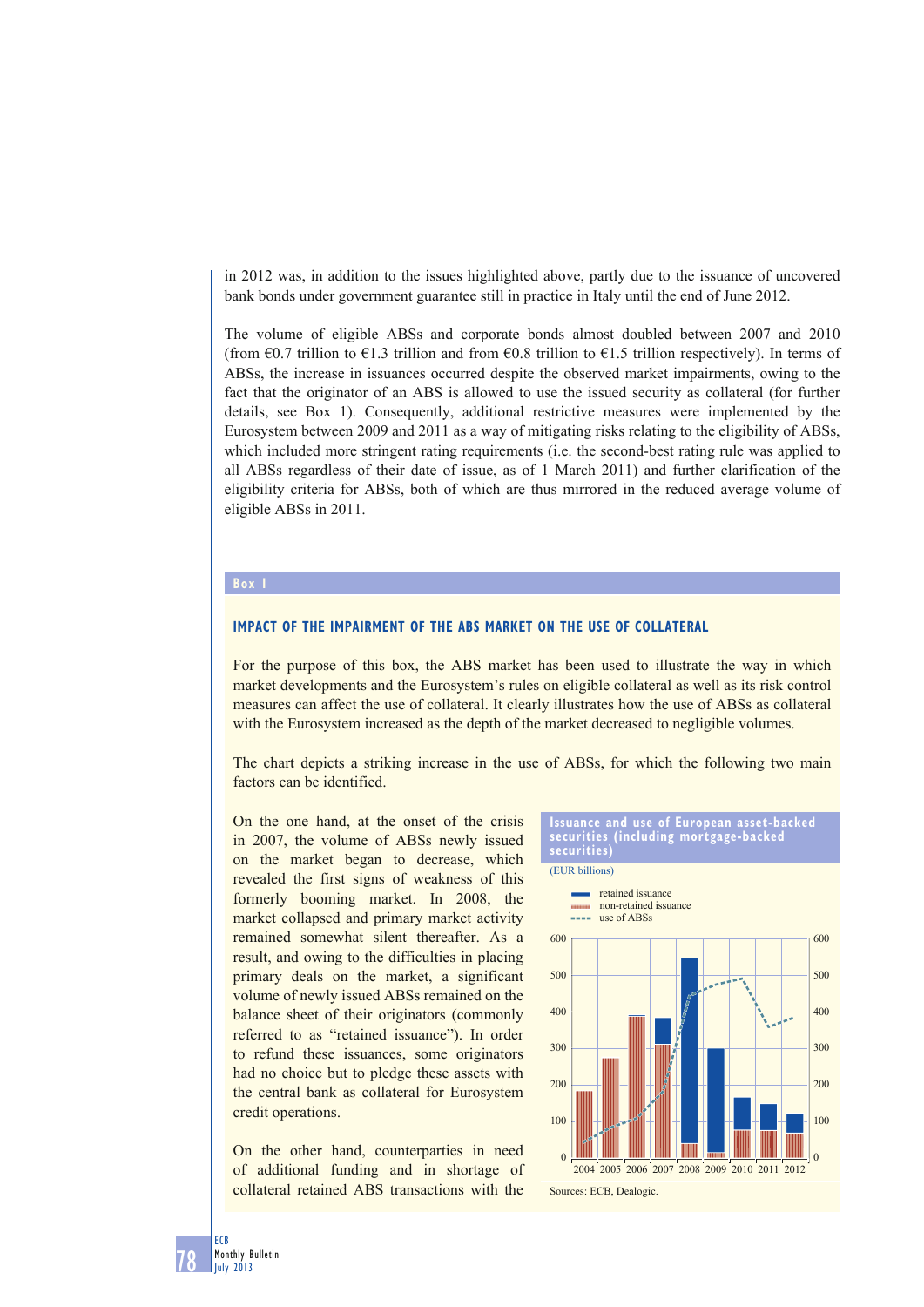The Eurosystem collateral framework throughout the crisis

sole purpose of collateralising Eurosystem reverse transactions. This practice, also known as "originate-to-repo", enables counterparties to free up their balance sheet by indirectly repoing their outstanding credit claims, which would not necessarily be eligible otherwise. For example, claims in US dollars (ineligible) could be packaged in an ABS transaction denominated in euro. The tight regional restrictions, as well as operational burdens to mobilise credit claims, could also be overcome in such a deal. The Eurosystem remains protected against such risks, as the eligibility criteria and risk control measures take into account the specificities of ABS transactions (applying more stringent rating requirements as well as higher haircuts compared to other marketable assets).

The chart also illustrates that, since 2010, the use of ABSs has decreased, while non-retained issuance activities have recovered slightly.

Although total issuance of covered bonds in the euro area shrank by 27% in 2012 compared to 2011, the volume of eligible covered bonds increased almost continuously from a level of  $E1.2$  trillion in 2007 to around  $E1.7$  trillion by the end of 2012. The factors underlying this development are manifold. First, as a result of the introduction of the covered bond purchase programme (CBPP)15 by the Eurosystem in July 2009, increasing numbers of euro area countries adopted regulations underlying covered bond issuances. These new covered bonds were often Eurosystem eligible collateral. Second, since covered bonds can be used as collateral by their issuer, they were often considered by banks as a good alternative to ABSs in order to mobilise loans as collateral, as, generally speaking, lower haircuts are applied to covered bonds than to ABSs. Thus, at the end of 2012, covered bank bonds represented the third largest asset class in terms of eligible collateral, with the weight of retained deals increasing from 26% in 2011 to 43% in 2012.

## **DEVELOPMENTS IN COLLATERAL POSTED WITH THE EUROSYSTEM**

Similarly to the volume of eligible assets, the volume of used collateral has risen significantly over the past six years, though for different reasons, as discussed further in this section. The average value of marketable and non-marketable assets posted by counterparties as collateral for Eurosystem credit operations increased, on average, by around 16% per annum between 2007 and 2012 (see Chart 2). In particular, following the onset of the financial market turmoil in August 2007, the volume of collateral posted with the Eurosystem increased substantially, with an annual average increase of approximately 38% in 2008 and 25% in 2009. The decrease observed between 2009 and 2010 mainly reflected the fact that counterparties had, on average, lower liquidity needs throughout 2010. However, despite decreased liquidity needs, counterparties kept, on aggregate, similarly large volumes of collateral with the Eurosystem.<sup>16</sup>

In absolute terms, the total amount of collateral posted by Eurosystem counterparties, after valuation and the application of haircuts, increased from  $\epsilon$ 1.1 trillion in 2007 to almost  $\epsilon$ 2.5 trillion in 2012. In 2009 and 2010, this amount already reached over  $\epsilon$ 2.0 trillion, but decreased to  $\epsilon$ 1.8 trillion in 2011. However, in October 2011, two LTROs of approximately 12 and 13 months were announced,

<sup>15</sup> More information on the CBPP can be found in the monthly CBPP reports published between August 2009 and June 2010; and in the paper entitled "The impact of the Eurosystem's covered bond purchase programme on the primary and secondary markets", *Occasional Paper Series*, No 122, ECB, January 2011. Moreover, it should be noted that from November 2011 to October 2012, the ECB conducted a second covered bond purchase programme (CBPP2), which had a target amount of €40 billion. The programme ended with cumulative purchases amounting to €16 billion (below the target), with 37% of this total acquired on the primary market.

<sup>16</sup> The share of collateral used to cover credit from monetary policy operations, therefore, increased to significantly higher levels than in preceding years. This suggests that a shortage of collateral has not been a systemic constraint on the Eurosystem's counterparties at the aggregate level.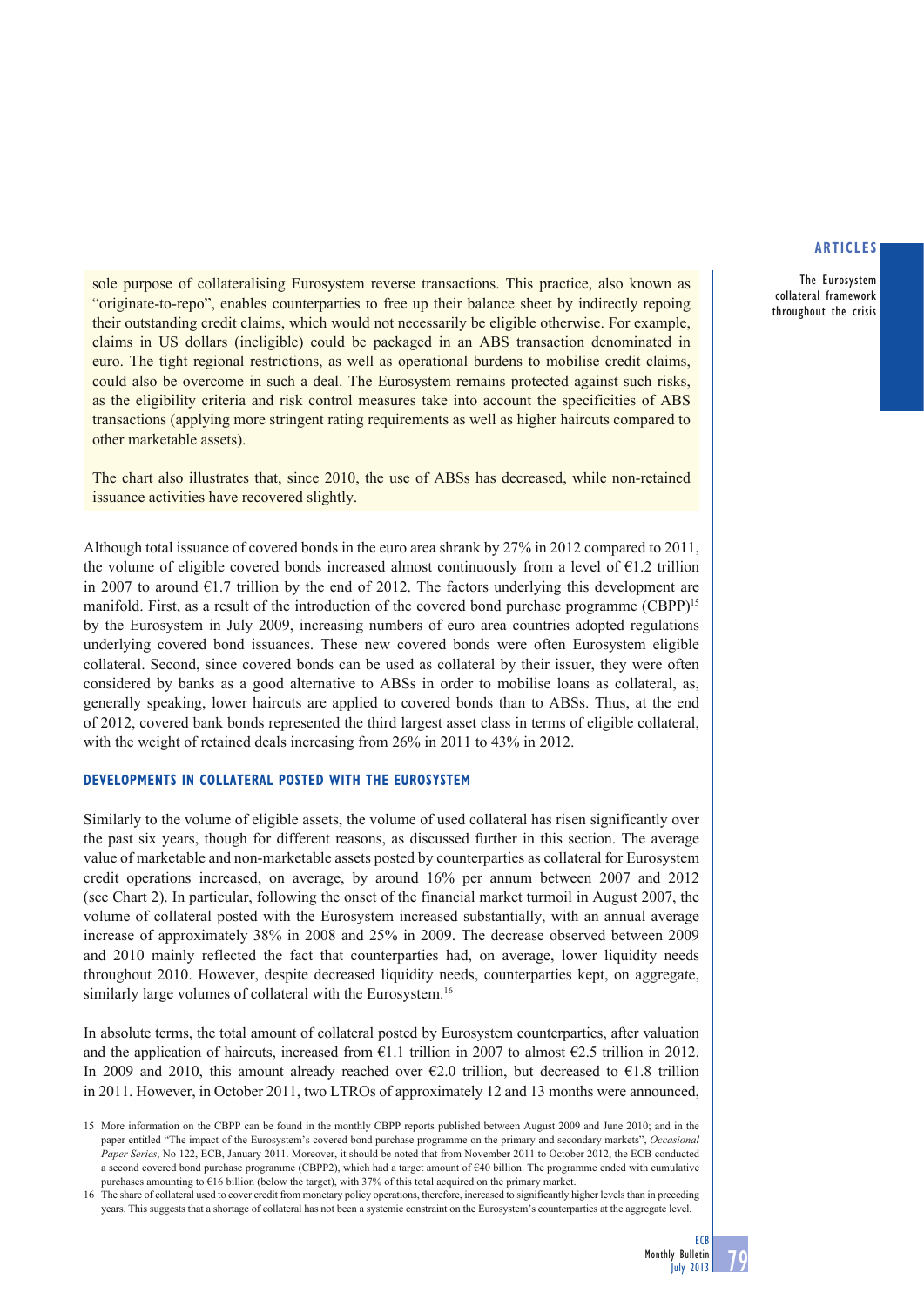and in December 2011, the first three-year LTRO was conducted, in which an amount of €489 billion was allotted. In order to collateralise these operations, counterparties once again posted more collateral over the course of the last quarter of 2011. The monthly average of the total collateral posted for the fourth quarter of 2011 was  $\epsilon$ 2.0 trillion. The increase seen in late 2011 continued in 2012, in particular owing to the second three-year LTRO executed in February 2012. This resulted in an increase in the average amount of collateral posted, of around 35% in 2012, compared with 2011.

The composition of collateral posted has also changed significantly over recent years (see Charts 2 and Chart 3). At the asset class level, the use of central and regional government bonds doubled, from  $\epsilon$ 230 billion in 2007 to €458 billion in 2012. Rating downgrades and falling prices for peripheral euro area government securities resulted in a reduction of the collateral base for the private repo and interbank markets, which consequently led to an increase in central and regional government securities deposited with the Eurosystem as collateral over the last two years.

#### **Chart 2 Use of collateral by asset type and outstanding credit** (EUR trillions; after valuation and haircuts; averages of end-of-month data) central government securities regional government securities uncovered bank bonds covered bank bonds corporate bonds asset-backed securities **month** other marketable assets non-marketable assets  $\mu\mu\mu\mu\mu$ outstanding credit 2.5 2.5 2.0 2.0 1.5 1.5 1.0 1.0 0.5 0.5 **TIOTINI T** mmm  $0.0$ 0.0 2007 2008 2009 2010 2011 2012

Source: ECB

The value of uncovered bank bonds used started off at €371 billion in 2007 and reached a peak of €562 billion in 2009, before decreasing to €354 billion by 2012. Similarly to eligible amounts, the use of this asset class decreased significantly in 2011, owing to the end of the 2008 temporary measures (which were phased out on 1 January 2011), declines in asset prices, various rating downgrades, and hence a generally difficult environment for issuing new uncovered bank bonds. One year later, on 1 January 2012, the permanent removal of the eligibility requirement stating that debt instruments issued by credit institutions, other than covered bank bonds, were only eligible if they were admitted to trading on a regulated market, resulted, once again, in an increase in collateral of this asset type.

Covered bonds, on the other hand, increased more consistently during the period under review, namely from €163 billion in 2007 to €454 billion in 2012. Hence, covered bonds have not only grown in importance as a source of direct funding for many financial institutions in the euro area, but they have also come to be used increasingly as collateral in Eurosystem credit operations. The use of ABSs increased from  $E182$  billion to  $E490$  billion between 2007 and 2010, before decreasing to €385 billion in 2012. The use of corporate bonds and other marketable assets remained contained during the same period, with an increase from  $\epsilon$ 93 billion in 2007 to  $\epsilon$ 173 billion in 2012.

The use of non-marketable assets increased steadily from  $\epsilon$ 109 billion in 2007 to  $\epsilon$ 633 billion in 2012. It should be noted that this asset category encompasses credit claims mobilised under the standard framework as well as under the ACC framework. Moreover, the use of fixed-term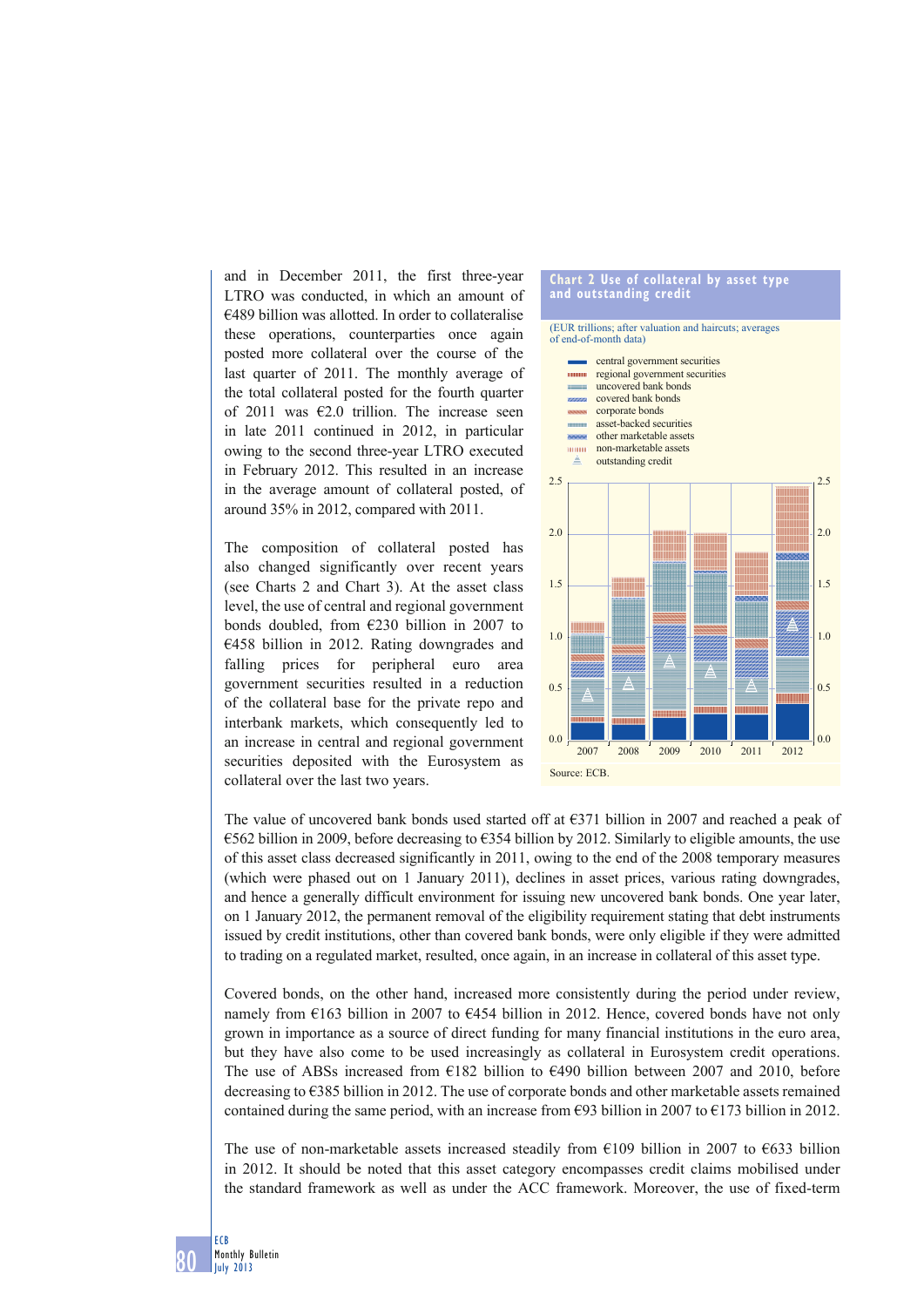The Eurosystem collateral framework throughout the crisis

deposits, which became a permanent eligible asset on 1 January 2011, after having previously been accepted on a temporary basis, also contributed to a substantial increase in nonmarketable assets posted by counterparties as collateral for Eurosystem credit operations over the last two years.

In terms of the relative weighting of each asset class in the total collateral pool, some of the shares remained stable from 2007 to 2012, while others shifted considerably (see Chart 3). Indeed, central and regional government securities, covered bonds, and corporate bonds remained around the respective averages of 16%, 14% and 5% of the total collateral posted. Conversely, the share of uncovered bank bonds decreased from 32% to 14% in the same period, while non-marketable assets jumped from 10% to 26%. As far as ABSs are concerned, their share increased from 16% in 2007 to 28% in 2008. Subsequently, the share of ABSs in the total collateral pool remained between 20% and 24%, on average, between 2009 and 2011, and stood at a level of 14% in 2012.



In 2007, there was a mix between pooled and earmarked collateral within the Eurosystem. Nowadays, collateral is generally posted in a so-called pooling system, where counterparties simply pledge a basket or pool of assets, without assigning them to a specific liquidity-providing operation.17 As such, counterparties may have significant amounts of collateral posted and very little credit outstanding.18 Conversely, if counterparties manage their collateral pool very effectively, they may consistently present low over-collateralisation.19 Under the current fixed-rate, full allotment regime, because counterparties systematically receive the amounts they bid, the decision on how much collateral to pledge mainly depends on a trade-off or arbitrage between refinancing channels. As such, the development in the use of collateral mainly depends on the behaviour and conditions of Eurosystem counterparties. Box 2 analyses, more specifically, the developments in the average haircut applied to the collateral used by counterparties in Eurosystem monetary policy operations, along with the developments in the credit risk profile of pledged collateral, and details the main decisions concerning collateral taken by the ECB since mid-2008.

- 17 In an earmarking system, the collateral delivered for Eurosystem credit operations is earmarked to specific loans or reverse transactions.
- 18 In aggregate terms, as seen in Chart 2, the amount of total collateral posted was significantly higher than the credit drawn against it.
- 19 The tendency to pledge extra collateral is, among other factors, also related to costs and other factors (such as precautionary or supervisory factors). Moreover, some counterparties prefer to pledge extra collateral if the same collateral pool is also used for intraday credit.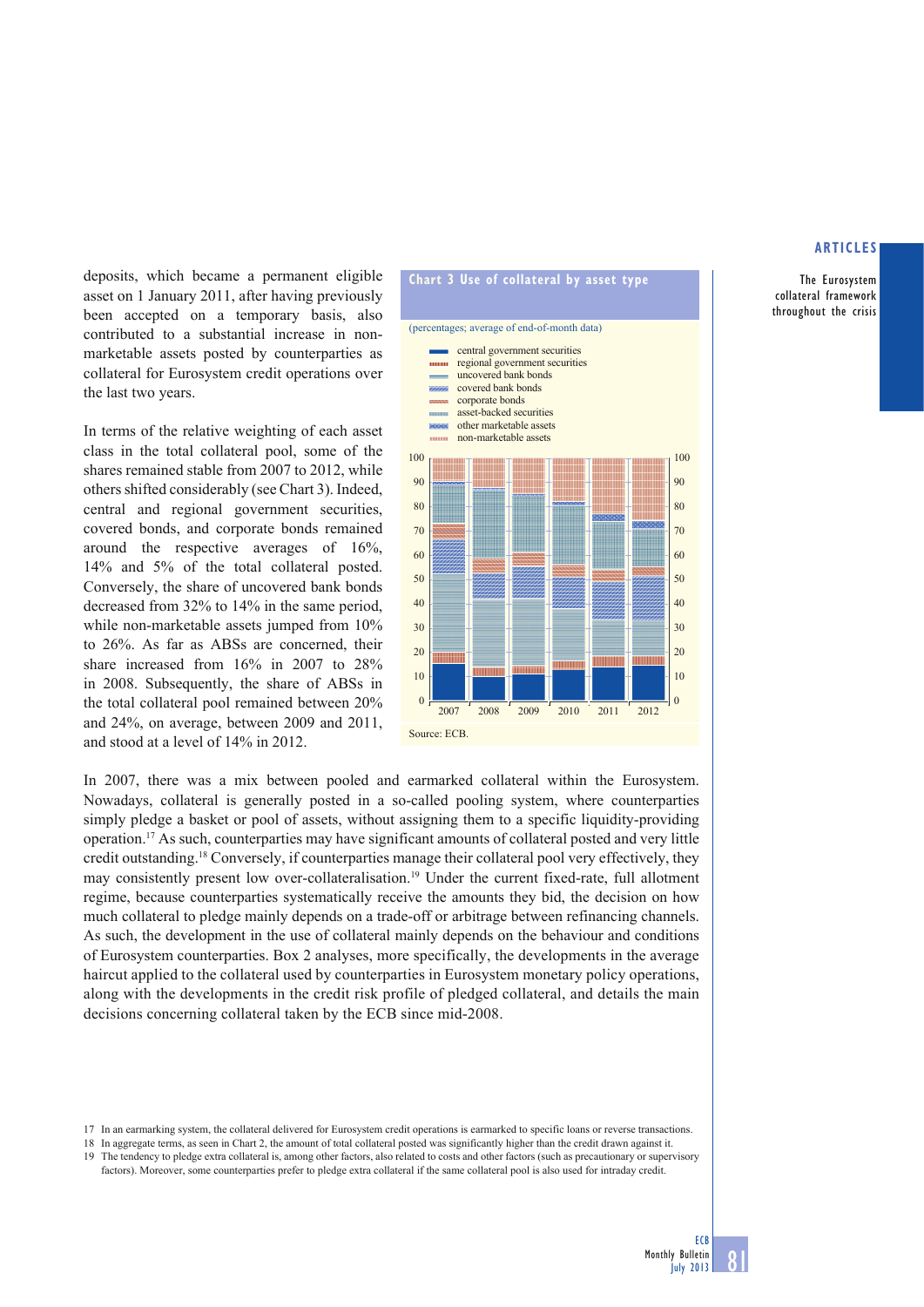#### **Box 2**

## **DEVELOPMENTS IN AVERAGE HAIRCUTS APPLIED BY THE EUROSYSTEM**

The developments in the average haircuts mainly reflect changes in the eligibility criteria, which allowed counterparties to pledge with the Eurosystem collateral assets with a riskier profile than that accepted under the standard framework prior to 2008.

Chart A shows the developments, since 2008, in the average haircut applied to the collateral used by counterparties in Eurosystem monetary policy operations, as the set of eligible collateral was gradually expanded. The average is weighted by the amount of each asset used, after valuation and before the application of haircuts. Chart A also outlines the main decisions taken by the ECB on collateral during the period shown.

The temporary measures introduced in October and November 2008 helped to enhance the availability of collateral and thus the provision of liquidity by the Eurosystem to the banking sector. Higher haircuts or haircut add-ons were applied to the temporarily eligible new collateral in order to mitigate the risk associated with the acceptance of such collateral, which was generally riskier than that accepted under the standard framework. Moreover, and as already announced in September 2008, higher haircuts were applied to some marketable assets, as of 1 February 2009, to reflect a revised estimate of risk, generated in connection with the periodic review of the risk control framework. Thus, when compared to pre-crisis times, the average haircut had increased by around 3.6 percentage points at the beginning of 2009 to around 9.2%. During the remainder of 2009 and in early 2010, when financial markets showed signs of temporary improvements, the average haircut remained close to that level.

When tensions re-emerged in 2010, the Eurosystem announced, in April 2010, that it would continue, beyond the end of 2010, applying a minimum credit threshold to marketable and



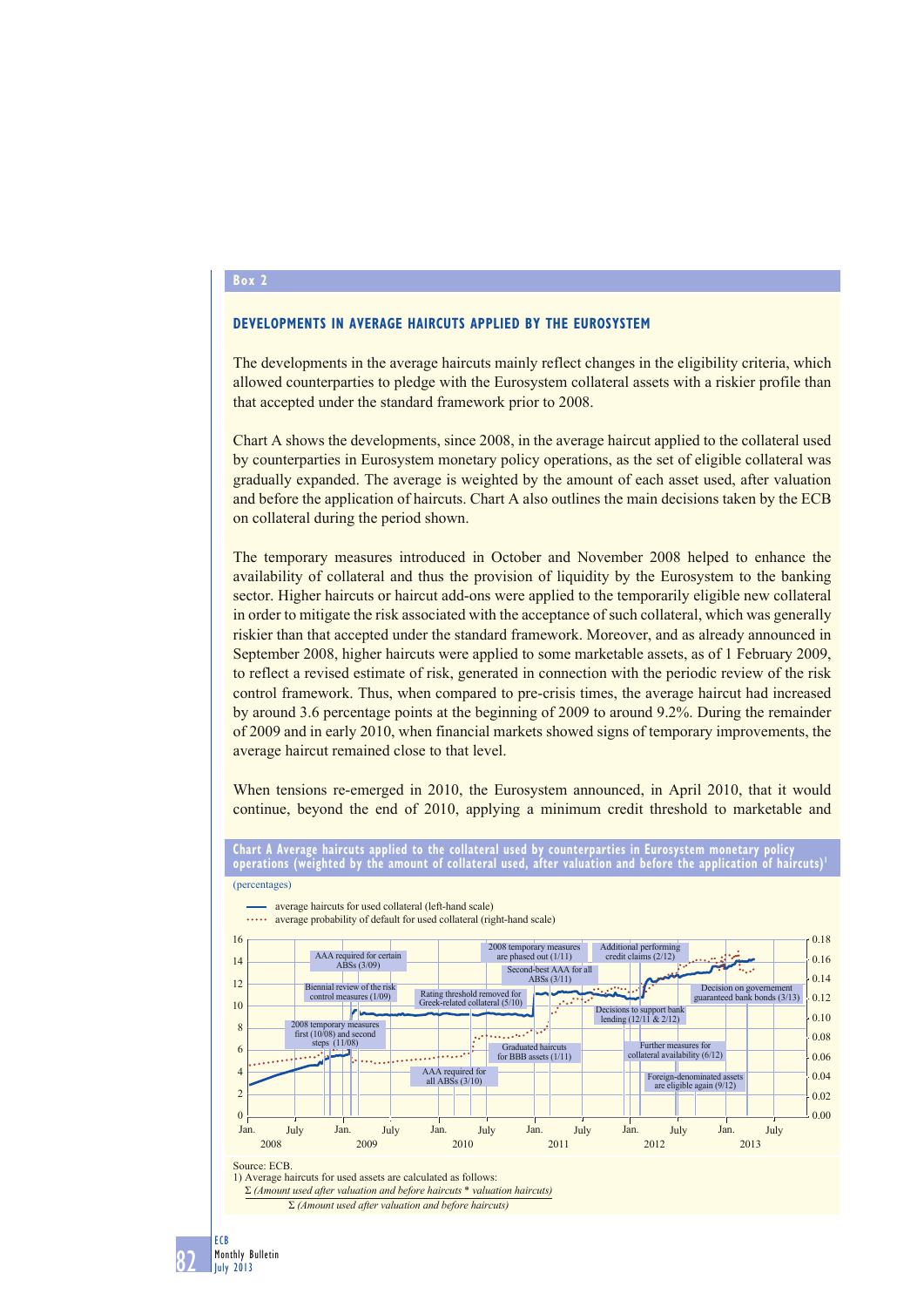The Eurosystem collateral framework throughout the crisis

non-marketable assets at the investment grade level (i.e. BBB-/Baa3), except in the case of asset-backed securities (ABSs). This permanent change to the standard framework, which did not have a discernible impact on the average haircut, was linked to the introduction of graduated valuation haircuts for lower-rated assets as of 1 January 2011, which aimed at ensuring risk equivalence across eligible collateral assets.

Some of the temporary measures introduced in October 2008 were phased out as of 1 January 2011. This reduced the total amount of outstanding eligible collateral and led some counterparties to use riskier assets, with higher haircuts, as collateral. As a result, the average haircut increased by around 2.0 percentage points to 11.1%.

At the end of 2011 and in the course of 2012, additional measures were taken by the Eurosystem in order to preserve and increase collateral availability, together with other measures to support bank lending and liquidity in the euro money market. This included a temporary expansion of the eligibility criteria for ABSs and the acceptance of additional performing credit claims that satisfied specific eligibility criteria. Once again, higher haircuts were applied to the additional accepted collateral in order to mitigate the increased balance sheet risk.<sup>1</sup> In early 2013, average haircuts stood at around 14%.

Changes in average haircuts thus reflect two factors: (i) changes in the ECB's assessment of risks, which led to changes in the applicable haircuts; and (ii) changes in the composition of the collateral used by counterparties, reflecting the counterparties' business decisions and (permanent or temporary) changes in the Eurosystem's eligibility rules for collateral, including changes related to non-standard monetary policy measures. In order to disentangle these two effects, it is useful to consider how the average haircuts applied to eligible marketable collateral (as opposed to used collateral) has developed over time (see Chart B).

Chart B reveals that the average haircut applied to the set of marketable assets, which are eligible under the standard framework, was subject to some increases each time the haircut schedule was revised. The chart also shows that higher haircuts were applied to the marketable assets, including additional ABSs, which became eligible on a temporary basis. The drop in the average haircut observed in May 2010, for example, is due to the classification of assets issued or guaranteed by the Greek government in the group of assets accepted on a temporary basis owing to the temporary nature of the rating waiver for such assets. These Greek government-linked assets lost their eligibility as collateral for Eurosystem credit operations in July 2012, as shown in the chart. In December 2012, however, the Governing Council of the ECB decided that marketable debt instruments issued or fully guaranteed by the Greek government – that fulfilled all other eligibility criteria – once again constituted eligible collateral for the purposes of Eurosystem credit operations, subject to special, higher haircuts, as reflected in the observed average haircut increase at the end of 2012. In addition, credit claims, which are not shown in Chart B, are also subject to higher haircuts and their usage has increased over recent years, in particular, but not only, on the back of the acceptance of the additional credit claims. Thus, the increase in the average haircut for used collateral observed in Chart A can primarily be attributed to changes in the composition of the assets used by counterparties as collateral, including, in particular, the use by counterparties of the assets which became eligible on a temporary basis.

1 In addition, haircut add-ons or valuation mark-downs are, for example, applied by the Eurosystem for foreign currency-denominated collateral in order to compensate for the foreign exchange risk. Moreover, the responsibility resulting in the acceptance of certain marketable and non-marketable assets is borne, for some of these assets, by the specific NCB authorising their use.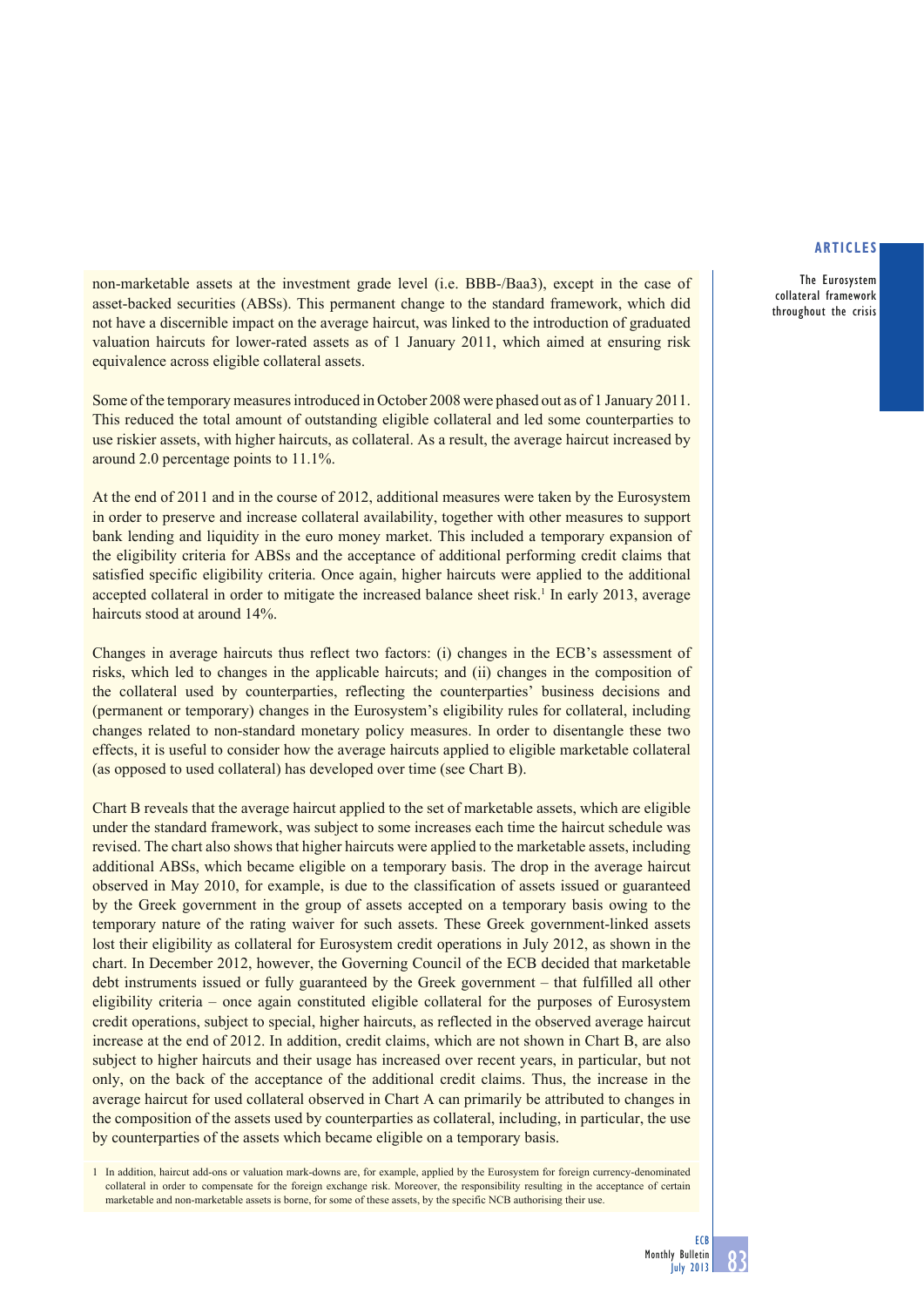

When analysing the average haircuts applied to the collateral used by Eurosystem counterparties in monetary policy operations, it is important to isolate the effects of changes in the haircuts applied by the Eurosystem to specific assets, on the one hand, from, on the other, the effects of changes in the composition of used collateral. The latter may reflect changes in collateral eligibility rules and risk control measures but also changes in banks' business activities and structural changes in financial markets. The box shows that recent changes in the average haircuts applied to used collateral reflect, in large part, the acceptance of new collateral, under temporary measures, to which higher haircuts are applied by the Eurosystem.

## **4 CONCLUSION**

The Eurosystem collateral framework has become an important tool in supporting the efforts towards the restoration of market functioning in the euro area. This is due to both its flexibility and its breadth in terms of the wide range of collateral accepted against its credit operations. On the one hand, rapid adjustments to the collateral framework have also allowed it to cope with additional demand for collateral owing to changes in financial market conditions. On the other hand, collateral decisions targeted at very specific market segments have further supported the provision of credit to households and non-financial corporations. The mitigation of risk, and thus the protection of the Eurosystem balance sheet, has continued to play an important role within the Eurosystem collateral framework throughout the various phases of the financial crisis, as illustrated in this article. These combined ECB actions have affected, to a varying degree, the developments in the size and composition of Eurosystem collateral in terms of both eligible and used assets. The ECB's actions have affected eligible and used collateral, in combination with the modifications to the Eurosystem risk control framework, all of which echoes, to some extent, the lessons the Eurosystem has learned during the various phases of the financial crisis.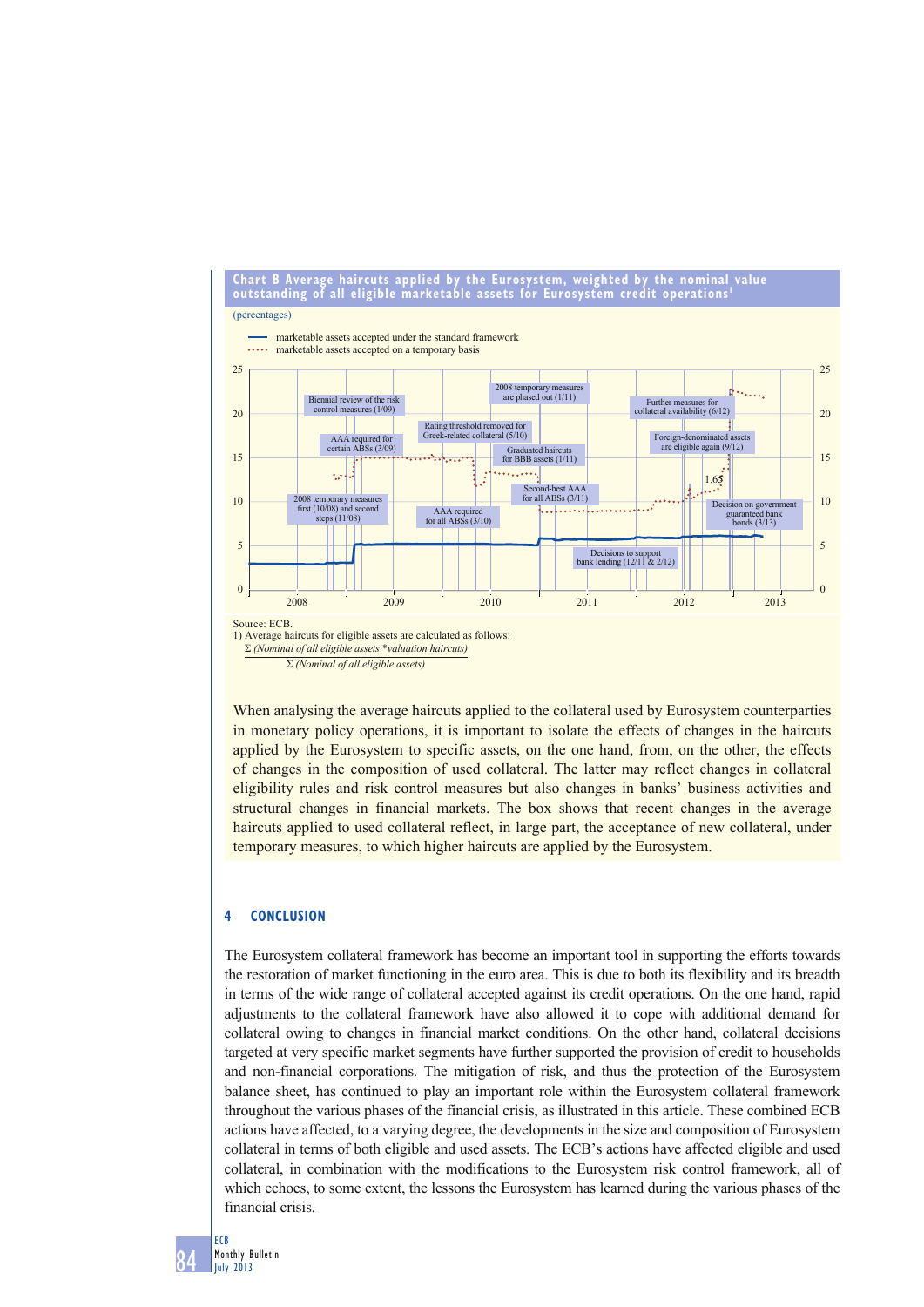The Eurosystem collateral framework throughout the crisis

| Date of announcement | <b>Measure</b>                                                                                                                                                                                                                                             | Date of implementation                                                           |
|----------------------|------------------------------------------------------------------------------------------------------------------------------------------------------------------------------------------------------------------------------------------------------------|----------------------------------------------------------------------------------|
| 4 September 2008     | Biennial review of the risk control measures in Eurosystem credit<br>operations                                                                                                                                                                            | 1 February 2009                                                                  |
| 15 October 2008      | Measures to further expand the collateral framework and enhance the<br>provision of liquidity (including technical specifications                                                                                                                          |                                                                                  |
| 17 October 2008      | - Technical specifications for the temporary expansion of the collateral<br>framework                                                                                                                                                                      | 20 October 2008                                                                  |
| 12 November 2008     | - Further technical specifications for the temporary expansion of the<br>collateral framework                                                                                                                                                              | 22 October 2008                                                                  |
| 17 November 2008     | - Further technical specifications for the temporary expansion of the<br>collateral framework                                                                                                                                                              | 17 November 2008                                                                 |
| 20 January 2009      | Adjustment of risk control measures for newly issued asset-backed<br>securities and for uncovered bank bonds                                                                                                                                               | 1 March 2009/1 March 2010                                                        |
| 20 November 2009     | ECB amends rating requirements for asset-backed securities in<br>Eurosystem credit operations                                                                                                                                                              | 1 March 2010 for new ABSs<br>(and 1 March 2011 for all ABSs)                     |
| 8 April 2010         | ECB introduces graduated valuation haircuts for lower-rated assets in<br>its collateral framework as of 1 January 2011                                                                                                                                     | 1 January 2011                                                                   |
| 3 May 2010           | ECB announces change in eligibility of debt instruments issued or<br>guaranteed by the Greek government                                                                                                                                                    | 3 May 2010                                                                       |
| 28 July 2010         | ECB reviews risk control measures in its collateral framework                                                                                                                                                                                              | 1 January 2011                                                                   |
| 9 October 2010       | New provisions for the framework for implementation of monetary<br>policy in the euro area – ECB publishes an updated version of the<br><b>General Documentation</b>                                                                                       | 10 October 2010                                                                  |
| 16 December 2010     | ECB refines the framework for the implementation of monetary policy<br>in the euro area – ECB publishes an updated version of the General<br>Documentation                                                                                                 | 1 February 2011                                                                  |
| 16 December 2010     | ECB introduces ABS loan-by-loan information requirements in the<br>Eurosystem collateral framework                                                                                                                                                         | Within 18 months after<br>announcement                                           |
| 4 February 2011      | ECB publishes an updated version of the General Documentation                                                                                                                                                                                              | 1 February 2011                                                                  |
| 18 February 2011     | Acceptance of Coface rating tool for the purposes of the Eurosystem<br>credit assessment framework                                                                                                                                                         | 18 February 2011                                                                 |
| 31 March 2011        | ECB announces the suspension of the rating threshold for debt<br>instruments issued by the Irish government                                                                                                                                                | 31 March 2011                                                                    |
| 29 April 2011        | ECB introduces loan-by-loan information requirements for CMBSs<br>and SME transactions                                                                                                                                                                     | Within 18 months after<br>announcement                                           |
| 7 July 2011          | ECB announces change in eligibility of debt instruments issued or<br>guaranteed by the Portuguese government                                                                                                                                               | 7 July 2011                                                                      |
| 21 September 2011    | ECB publishes an updated version of the General Documentation                                                                                                                                                                                              | 1 January 2012                                                                   |
| 8 December 2011      | ECB announces measures to support bank lending and money market<br>activity                                                                                                                                                                                | 19 December 2011 (for ABSs)<br>9 February 2012 (for additional<br>credit claims) |
| 9 February 2012      | ECB approves eligibility criteria for additional credit claims                                                                                                                                                                                             | 9 February 2012                                                                  |
| 28 February 2012     | Temporary suspension of eligibility of bonds issued or guaranteed by<br>the Greek government as collateral in Eurosystem credit operations                                                                                                                 | 28 February 2012                                                                 |
| 8 March 2012         | Eligibility of bonds issued or guaranteed by the Greek government as<br>collateral in Eurosystem credit operations                                                                                                                                         | 8 March 2012                                                                     |
| 21 March 2012        | Acceptance of certain government-guaranteed bank bonds                                                                                                                                                                                                     | 23 March 2012                                                                    |
| 4 April 2012         | Information requirement to address modifications to asset-backed<br>securities; compliance of third party rating tools with the Basel II<br>definition of default; and acceptance of credit reform rating AG as<br>rating tool for the purpose of the ECAF | 4 April 2012                                                                     |

**Annex Changes in Eurosystem collateral rules and risk control measures since mid-2008**